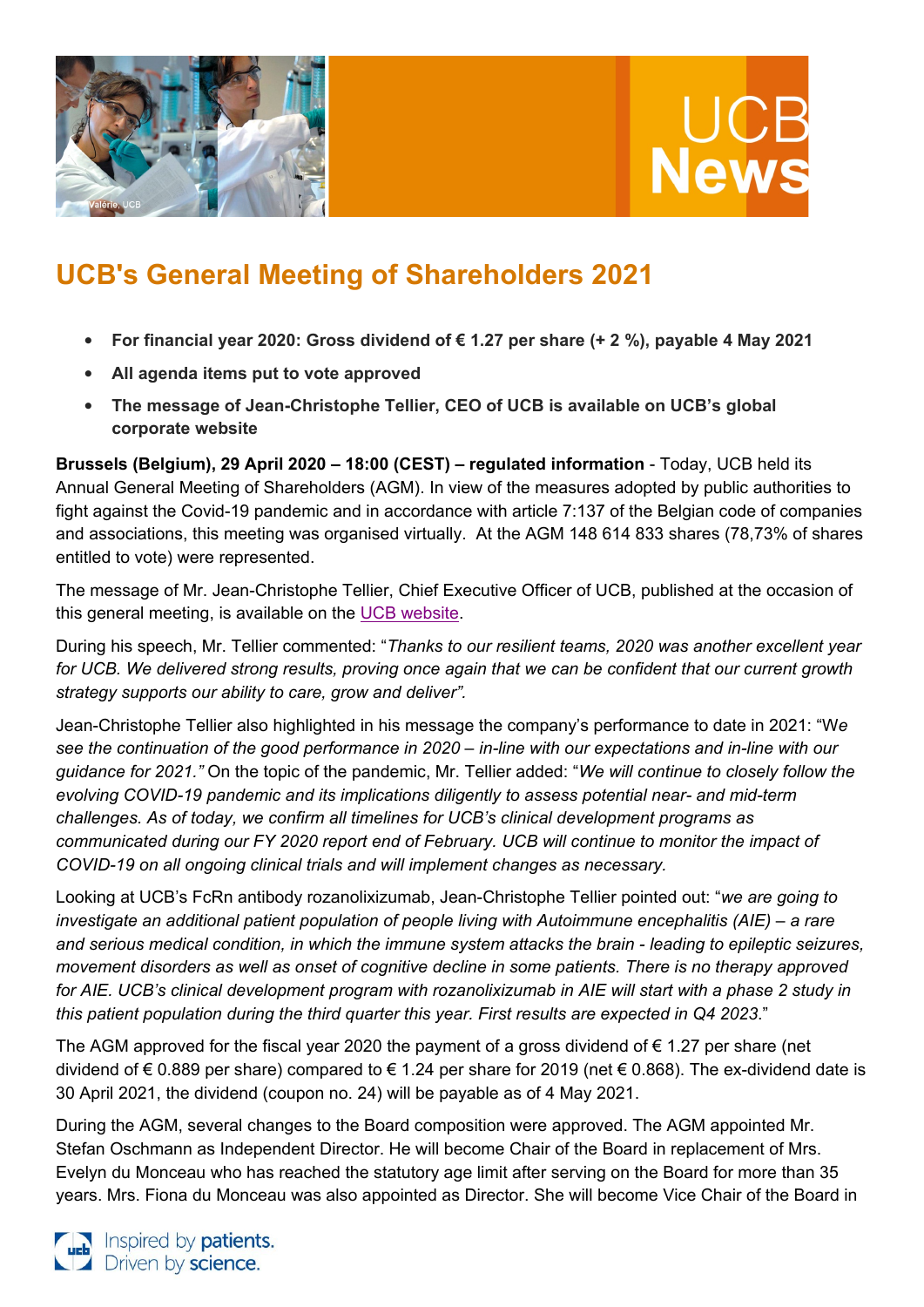

replacement of Mr. Pierre Gurdjian who will stay on the Board as Independent Director for the remainder of his mandate. Fiona du Monceau is a representative of the Reference Shareholder and does not qualify as independent Director in accordance with the criteria of the 2020 Code.

Upon reaching the end of his mandate, Mr. Roch Doliveux did not wish to apply for a new term for personal reasons and as such has left the Board and UCB. Mr. Jonathan Peacock was appointed as Independent Director and will become the Chair of the Audit Committee in replacement of Mr. Albrecht De Graeve. Mr. De Graeve's mandate was renewed for a term of 4 years and he will continue to qualify as Independent Director until the General Meeting of 2022.

The mandate of Mrs. Viviane Monges as independent member of the Board was renewed for a term of 4 years. She will continue to be a member of the Audit Committee. Professor Susan Gasser was appointed as a new member of UCB's Board of Directors. Professor Gasser replaces Professor Alice Dautry who has reached the statutory age limit and will continue to be a member of the Scientific Committee of the Board. Her co-optation in the Board for the period starting on January 1, 2021 was also confirmed.

Commenting on the Board changes, Jean-Christophe Tellier gave special thanks personally and on behalf of UCB to those leaving after many years of great service to the company: "*I'd like to show my appreciation and gratitude to our Chair of the Board, Evelyn du Monceau who retired at the end of the meeting. Her expertise and guidance have been invaluable. Evelyn has always demonstrated an unwavering commitment to advancing better care and treatment solutions for patients with unmet needs.* Jean-Christophe also wished to thank past UCB CEO and Board member Roch Doliveux who is also leaving the Board: "*Roch steered UCB for many years and was instrumental into helping the company transform into a successful biopharma player. We worked together for many years and I've always welcomed his guidance and support*."

For the curriculum vitae of the Board members, please visit the UCB website: <https://www.ucb.com/investors/UCB-governance.>

All other agenda items put to vote at the AGM were approved by the shareholders. More information including details of the votes will be available soon on [UCB's website.](https://www.ucb.com/investors/UCB-shareholders/Shareholders-meeting-2021)

The Integrated Annual Report 2020 of UCB can be downloaded on UCB's website at <https://www.ucb.com/investors/Download-center> or is available on the online portal at [https://reports.ucb.com/annual-report-2020/home.](https://reports.ucb.com/annual-report-2020/home)

The financial results for the first half year 2021 will be published on 29 July 2021.

Next year's General Meeting will be held on 28 April 2022.

## **For further information**

#### **Investor Relations**

Antje Witte, Investor Relations, UCB T +32.2.559.9414 [antje.witte@ucb.com](mailto:antje.witte@ucb.com)

#### **Global Communications**

Laurent Schots, Media Relations, UCB T+32.2.559.9264 [Laurent.schots@ucb.com](mailto:Laurent.schots@ucb.com)

## **About UCB**

Inspired by patients. Driven by science.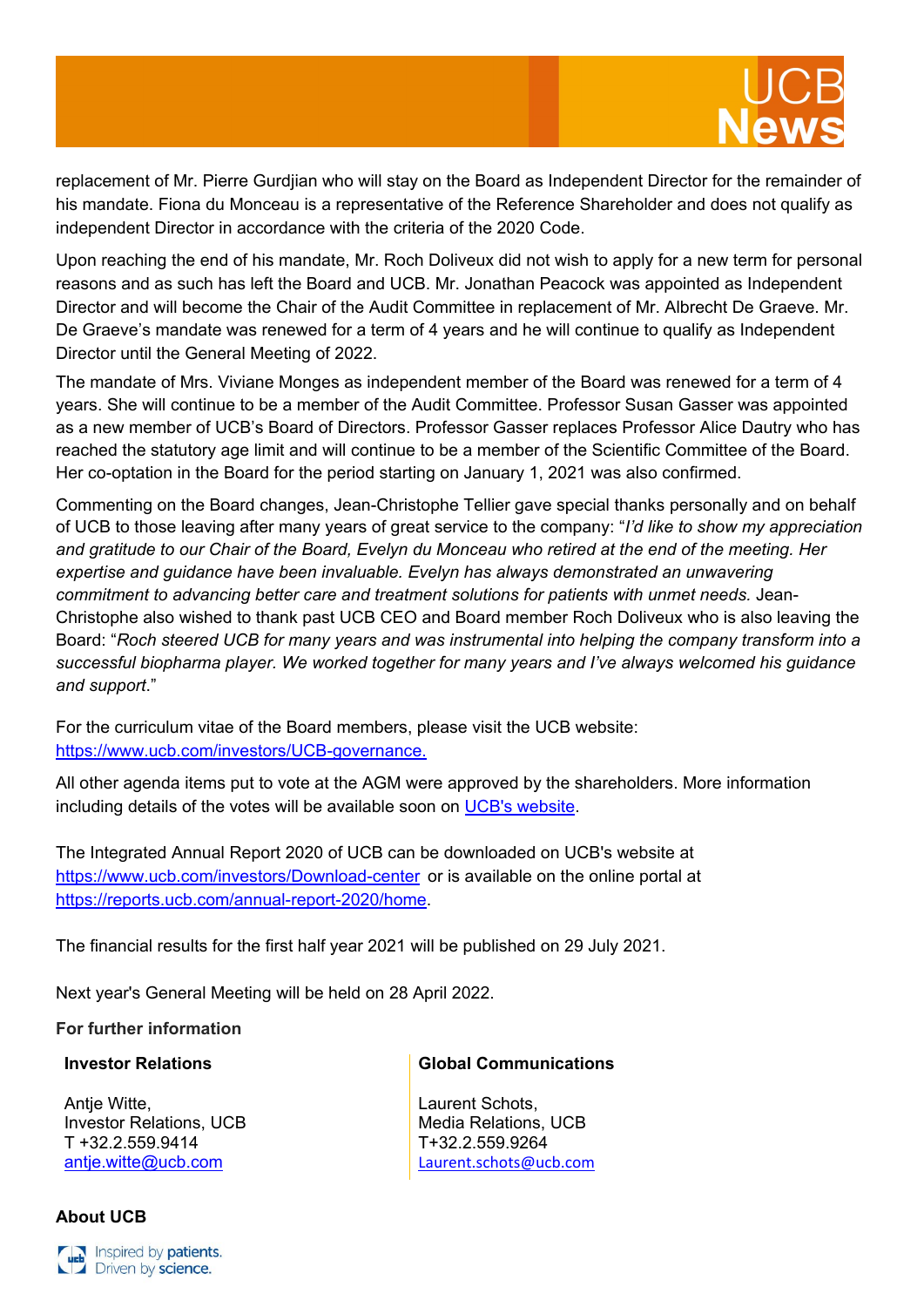

UCB, Brussels, Belgium [\(www.ucb.com\)](http://www.ucb.com/) is a global biopharmaceutical company focused on the discovery and development of innovative medicines and solutions to transform the lives of people living with severe diseases of the immune system or of the central nervous system. With approximately 8 400 people in nearly 40 countries, the company generated revenue of € 5.3 billion in 2020. UCB is listed on Euronext Brussels (symbol: UCB). Follow us on Twitter: @UCB\_news

## **Forward looking statements UCB**

This press release may contain forward-looking statements including, without limitation, statements containing the words "believes", "anticipates", "expects", "intends", "plans", "seeks", "estimates", "may", "will", "continue" and similar expressions. These forward-looking statements are based on current plans, estimates and beliefs of management. All statements, other than statements of historical facts, are statements that could be deemed forward-looking statements, including estimates of revenues, operating margins, capital expenditures, cash, other financial information, expected legal, arbitration, political, regulatory or clinical results or practices and other such estimates and results. By their nature, such forward-looking statements are not guarantees of future performance and are subject to known and unknown risks, uncertainties and assumptions which might cause the actual results, financial condition, performance or achievements of UCB, or industry results, to differ materially from those that may be expressed or implied by such forward-looking statements contained in this press release. Important factors that could result in such differences include: the global spread and impact of COVID-19, changes in general economic, business and competitive conditions, the inability to obtain necessary regulatory approvals or to obtain them on acceptable terms or within expected timing, costs associated with research and development, changes in the prospects for products in the pipeline or under development by UCB, effects of future judicial decisions or governmental investigations, safety, quality, data integrity or manufacturing issues; potential or actual data security and data privacy breaches, or disruptions of our information technology systems, product liability claims, challenges to patent protection for products or product candidates, competition from other products including biosimilars, changes in laws or regulations, exchange rate fluctuations, changes or uncertainties in tax laws or the administration of such laws, and hiring and retention of its employees. There is no guarantee that new product candidates will be discovered or identified in the pipeline, will progress to product approval or that new indications for existing products will be developed and approved. Movement from concept to commercial product is uncertain; preclinical results do not guarantee safety and efficacy of product candidates in humans. So far, the complexity of the human body cannot be reproduced in computer models, cell culture systems or animal models. The length of the timing to complete clinical trials and to get regulatory approval for product marketing has varied in the past and UCB expects similar unpredictability going forward. Products or potential products which are the subject of partnerships, joint ventures or licensing collaborations may be subject to differences disputes between the partners or may prove to be not as safe, effective or commercially successful as UCB may have believed at the start of such partnership. UCB' efforts to acquire other products or companies and to integrate the operations of such acquired companies may not be as successful as UCB may have believed at the moment of acquisition. Also, UCB or others could discover safety, side effects or manufacturing problems with its products and/or devices after they are marketed. The discovery of significant problems with a product similar to one of UCB's products that implicate an entire class of products may have a material adverse effect on sales of the entire class of affected products. Moreover, sales may be impacted by international and domestic trends toward managed care and health care cost containment, including pricing pressure, political and public scrutiny, customer and prescriber patterns or practices, and the reimbursement policies imposed by third-party payers as well as legislation affecting biopharmaceutical pricing and reimbursement activities and outcomes. Finally, a breakdown, cyberattack or information security breach could compromise the confidentiality, integrity and availability of UCB's data and systems.